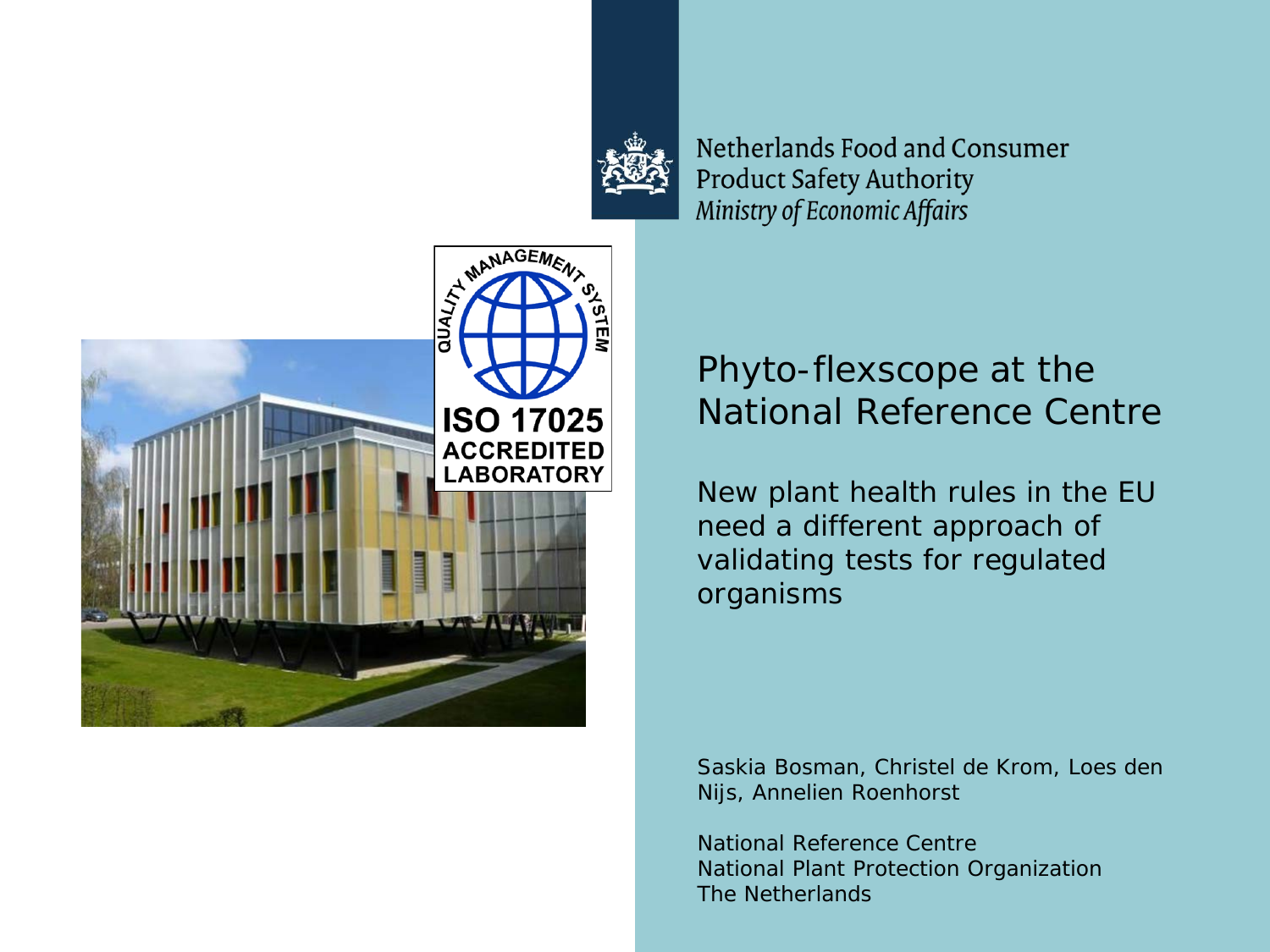

### Why a 'new' flexible scope in plant health

New EU phytosanitary rules (14-12-2019)

- Official Controls Regulation 2017/625
- Plant Health Regulation 2016/2031

**Implications** 

• All official tests under accreditation per 29-4-2022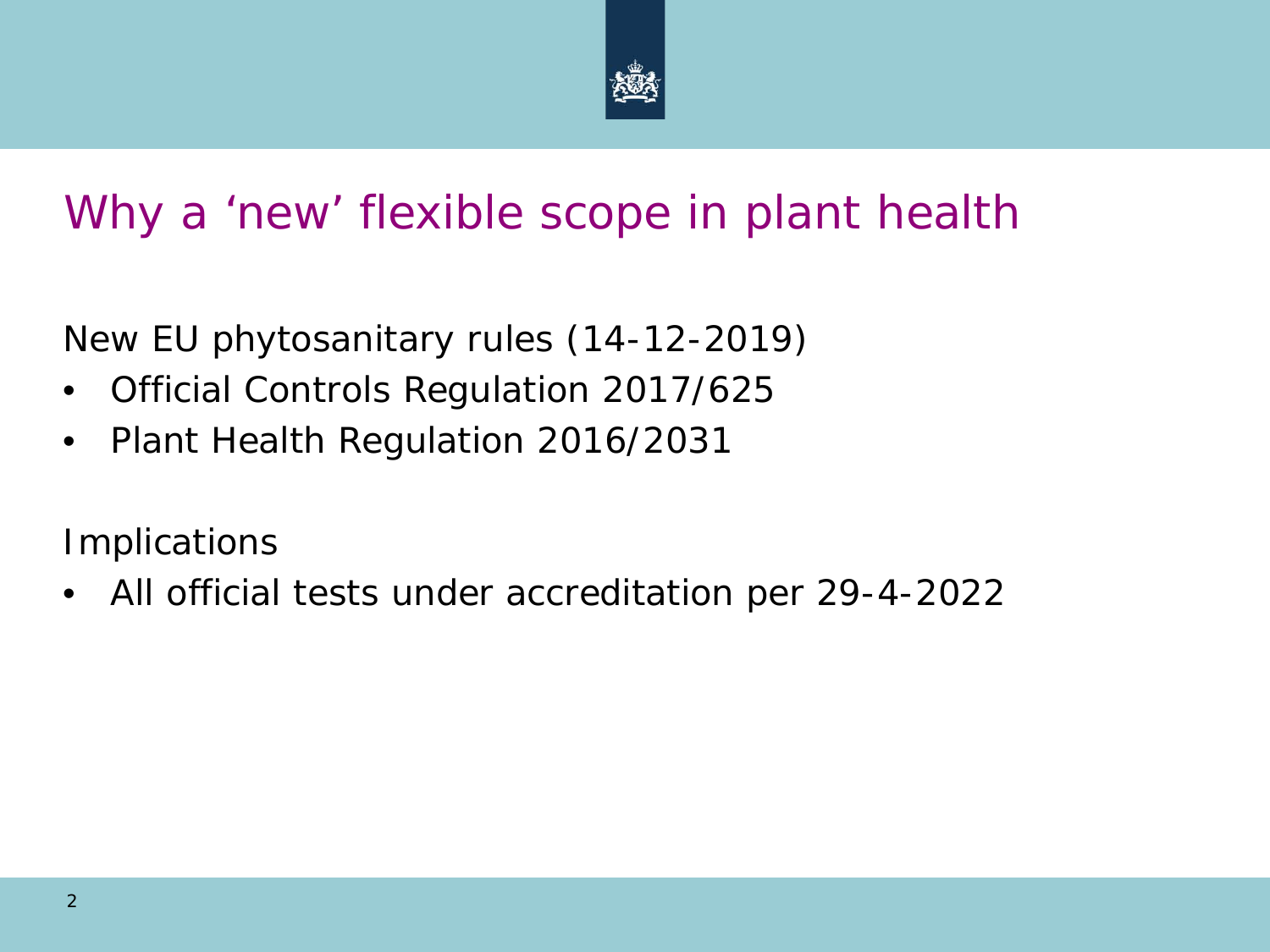

#### Why a 'new' flexible scope in plant health

Diagnostic results 2014

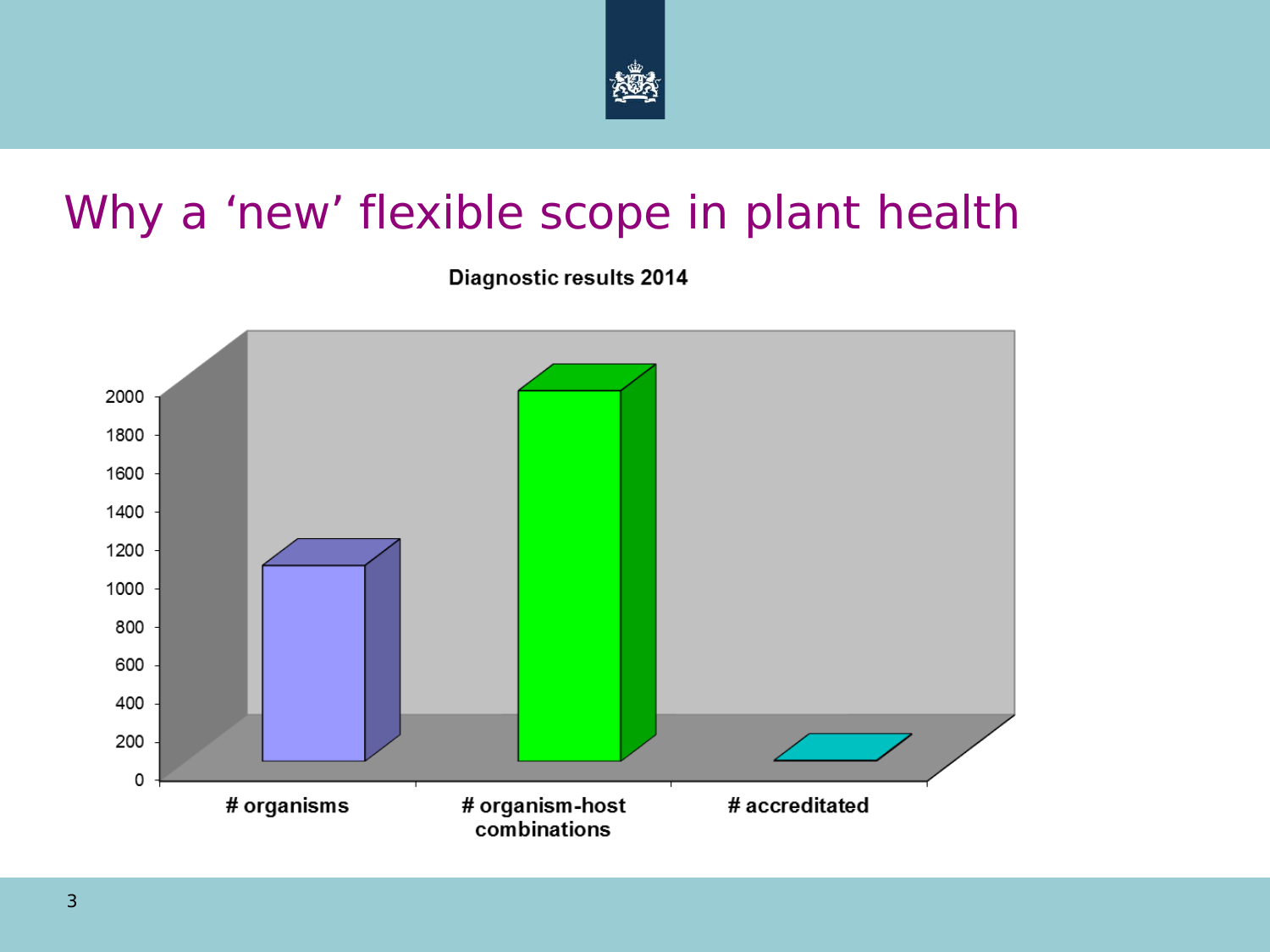

## Why a 'new' flexible scope in plant health

- Many organism-matrix (host) combination Variable each year
- Fixed and flexible scope will not allow accreditation of all official tests
- Discussion with national Accreditation Body for phyto-flexscope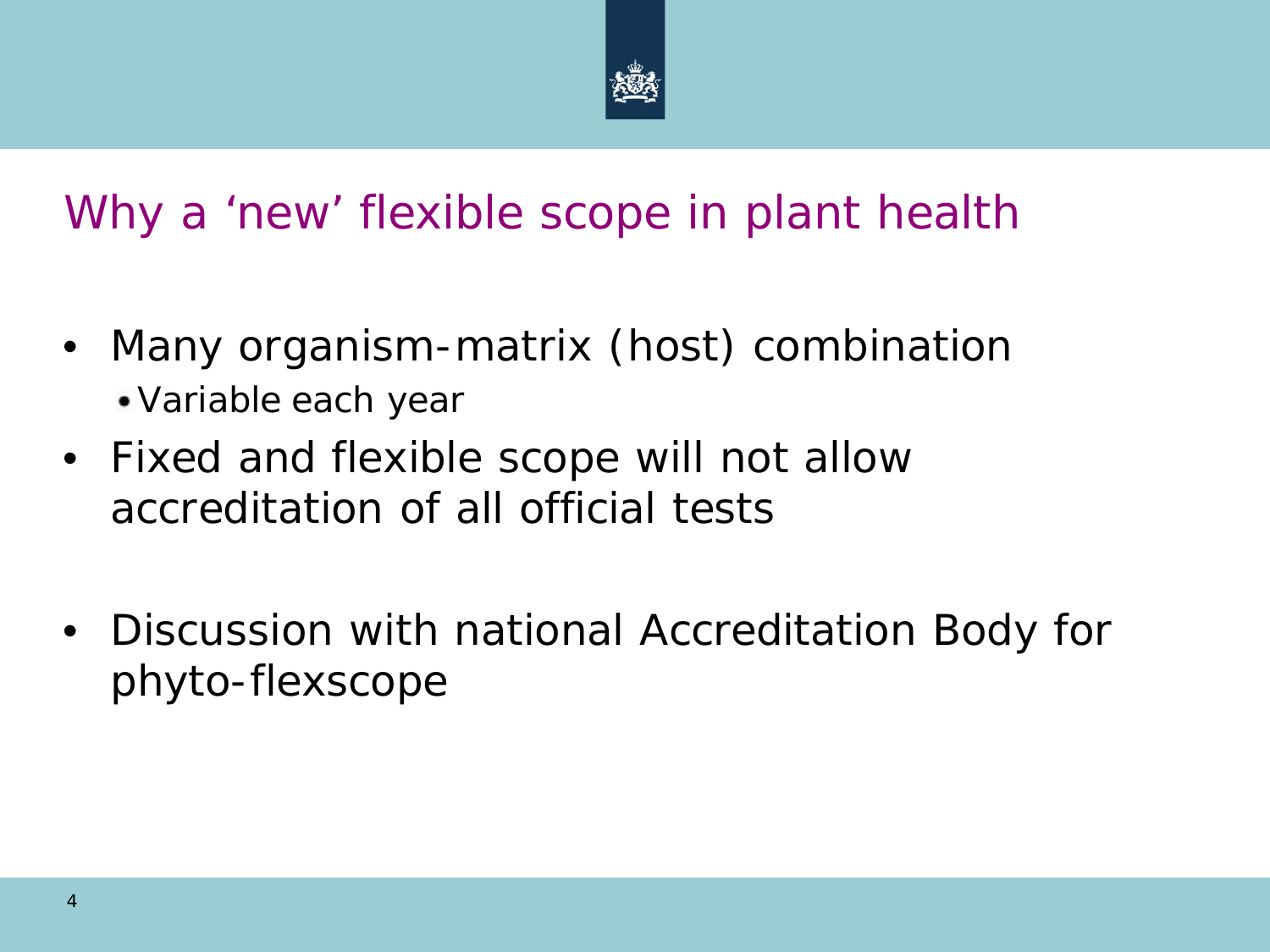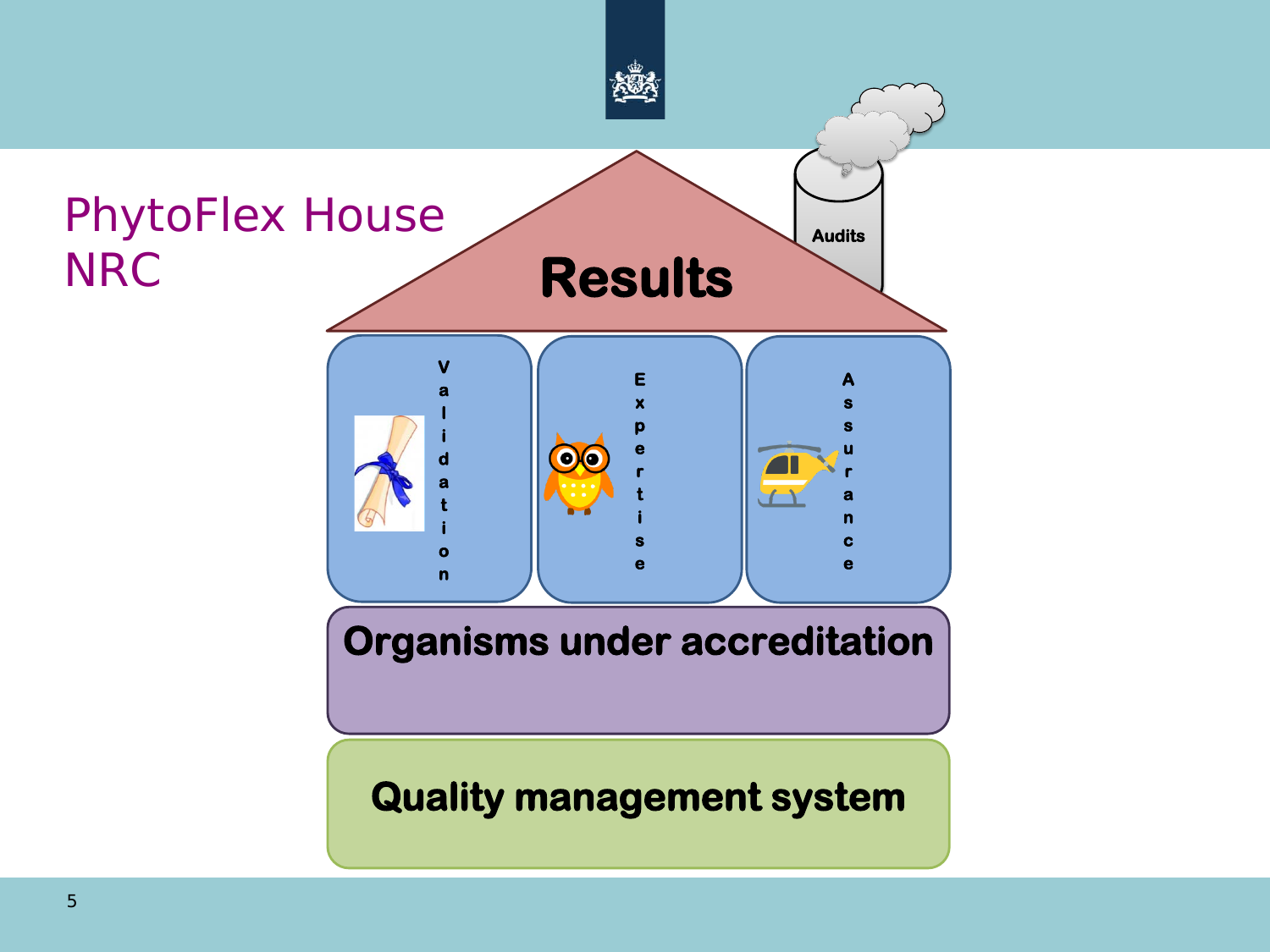

### Key principles of PhytoFlex NRC

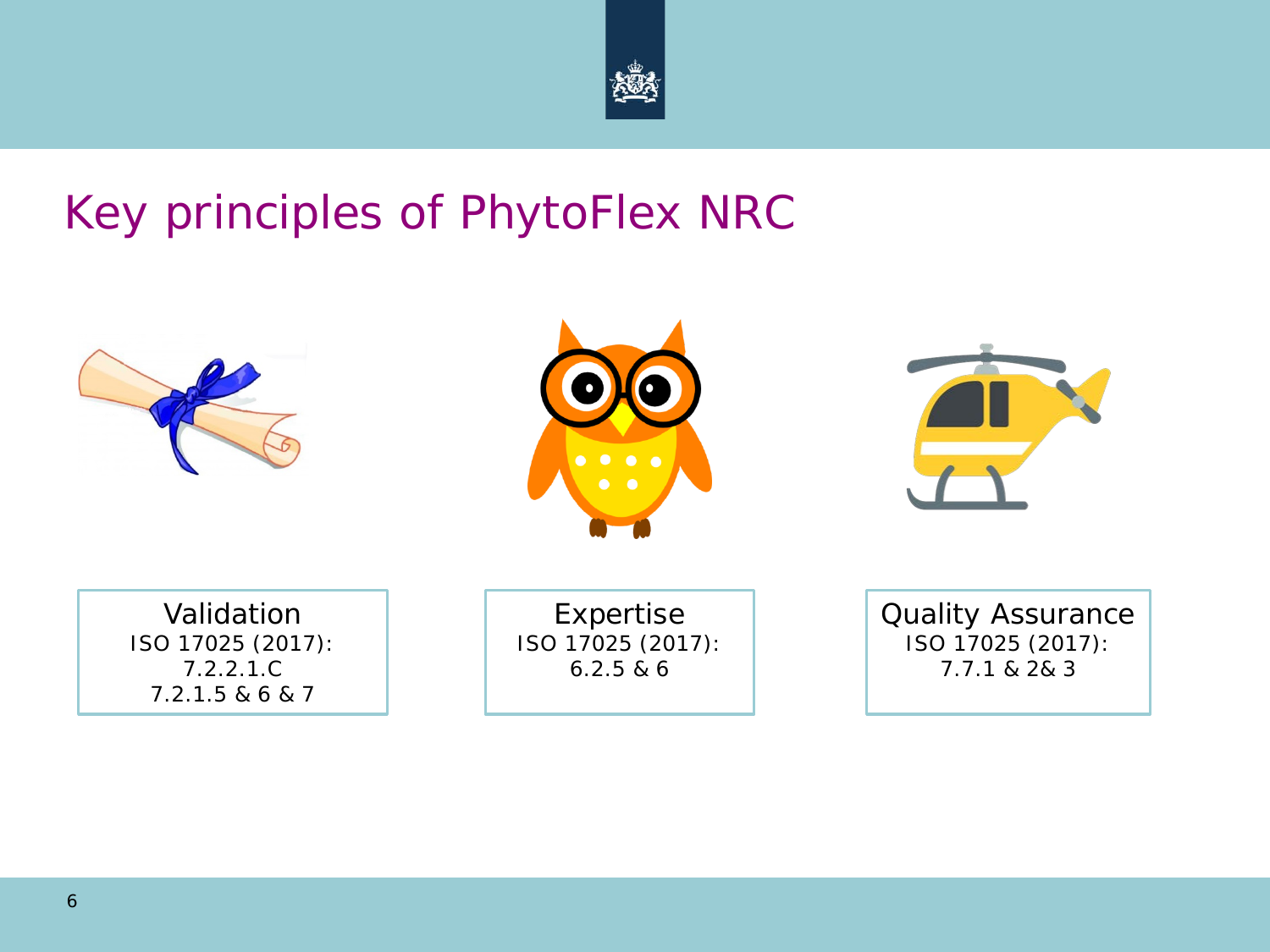

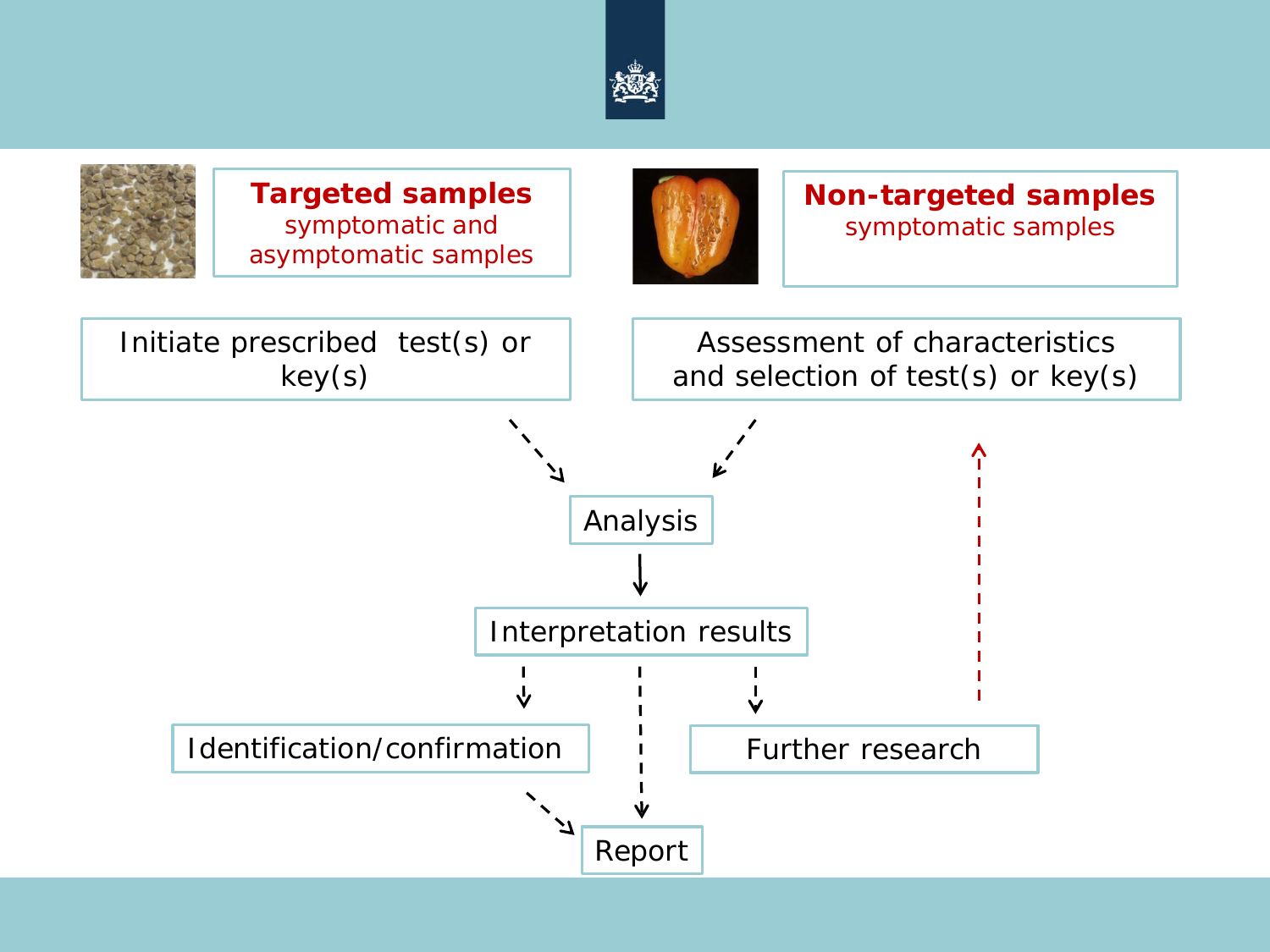

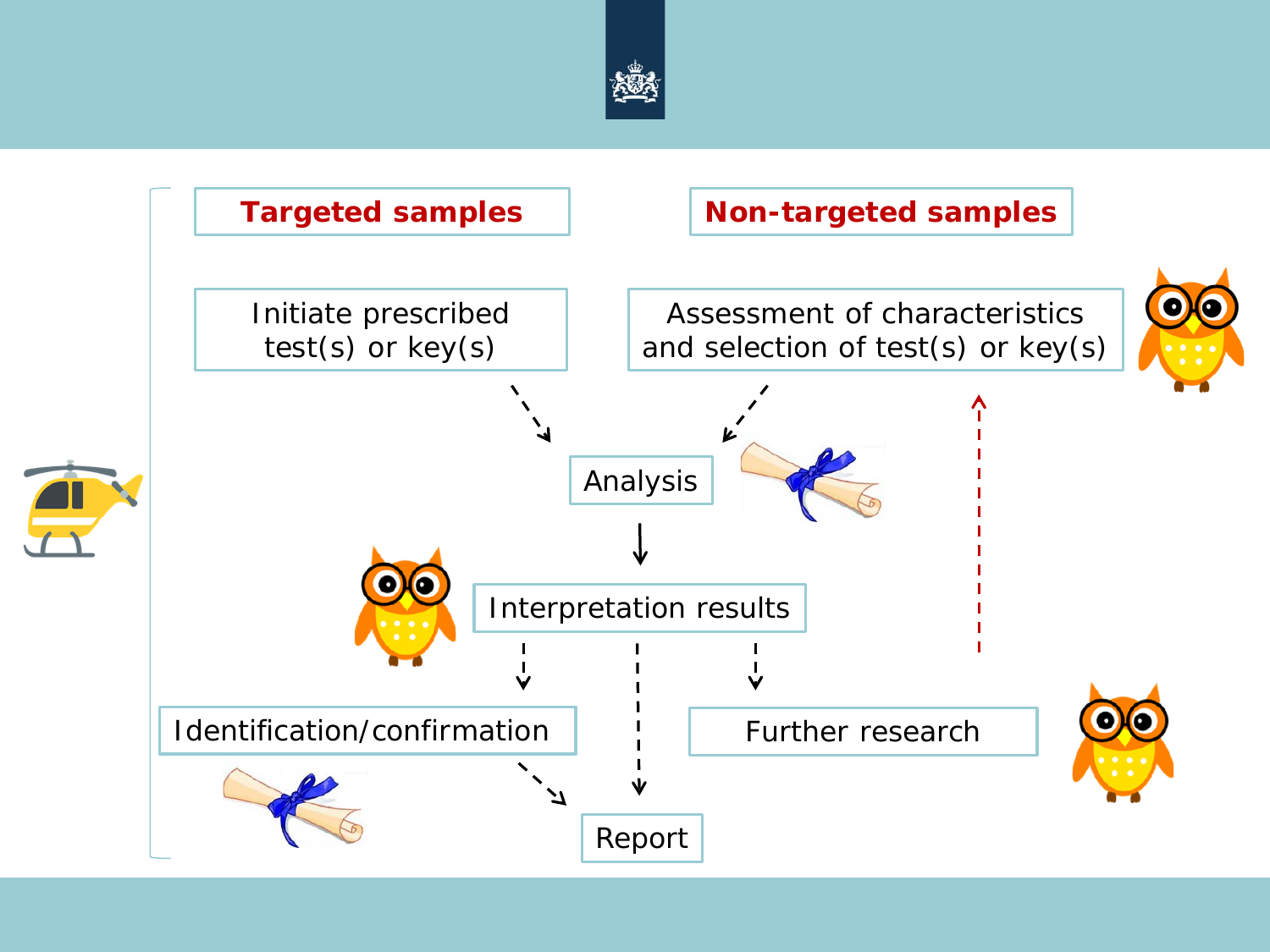

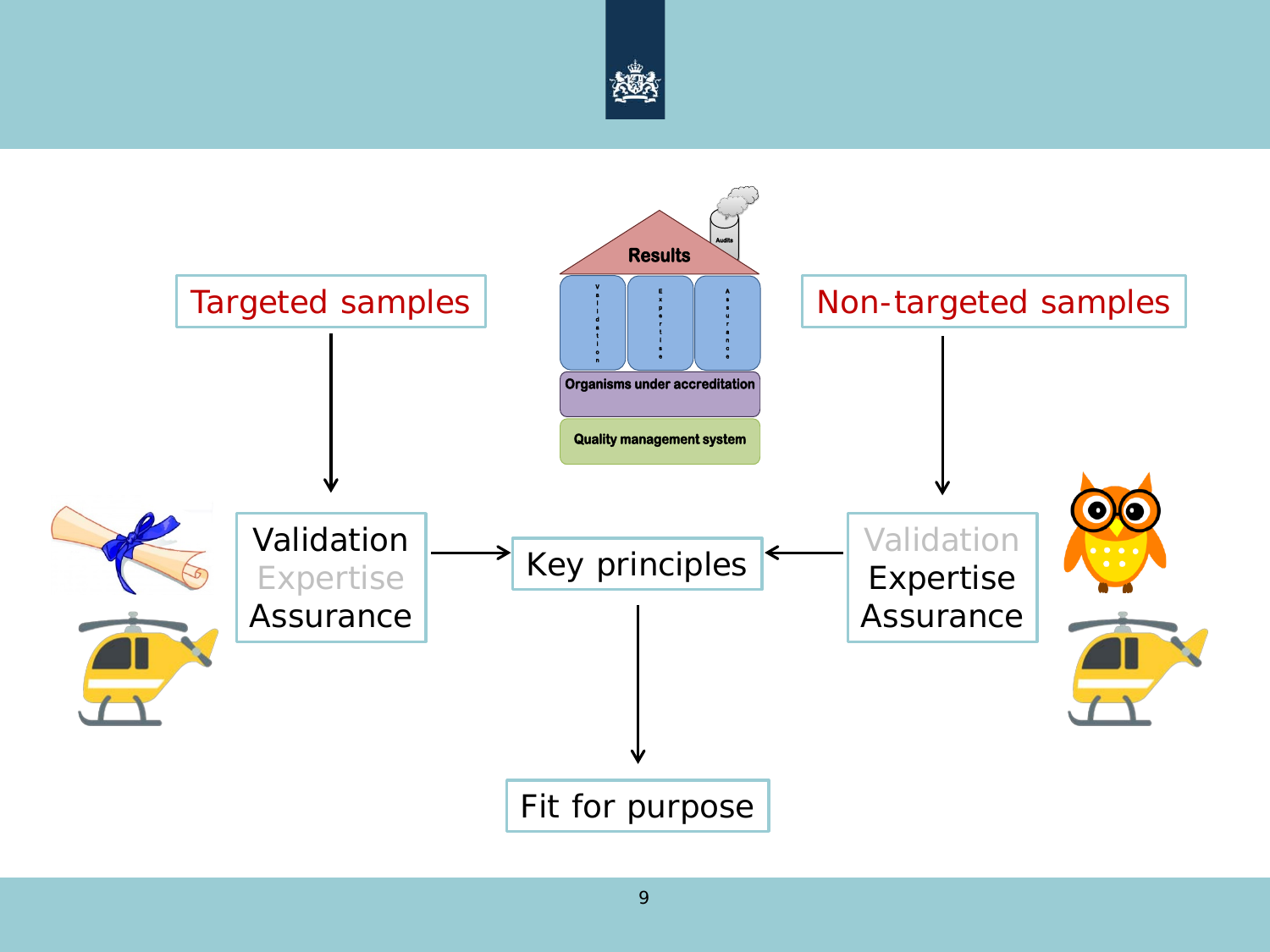

### Validation

Performance characteristics

- Analytical sensitivity
- Analytical specificity
	- Inclusivity (intraspecies variability)
	- Exclusivity (interspecies variability)
- Selectivity (matrix effects)
- **Repeatability**
- Reproducibility

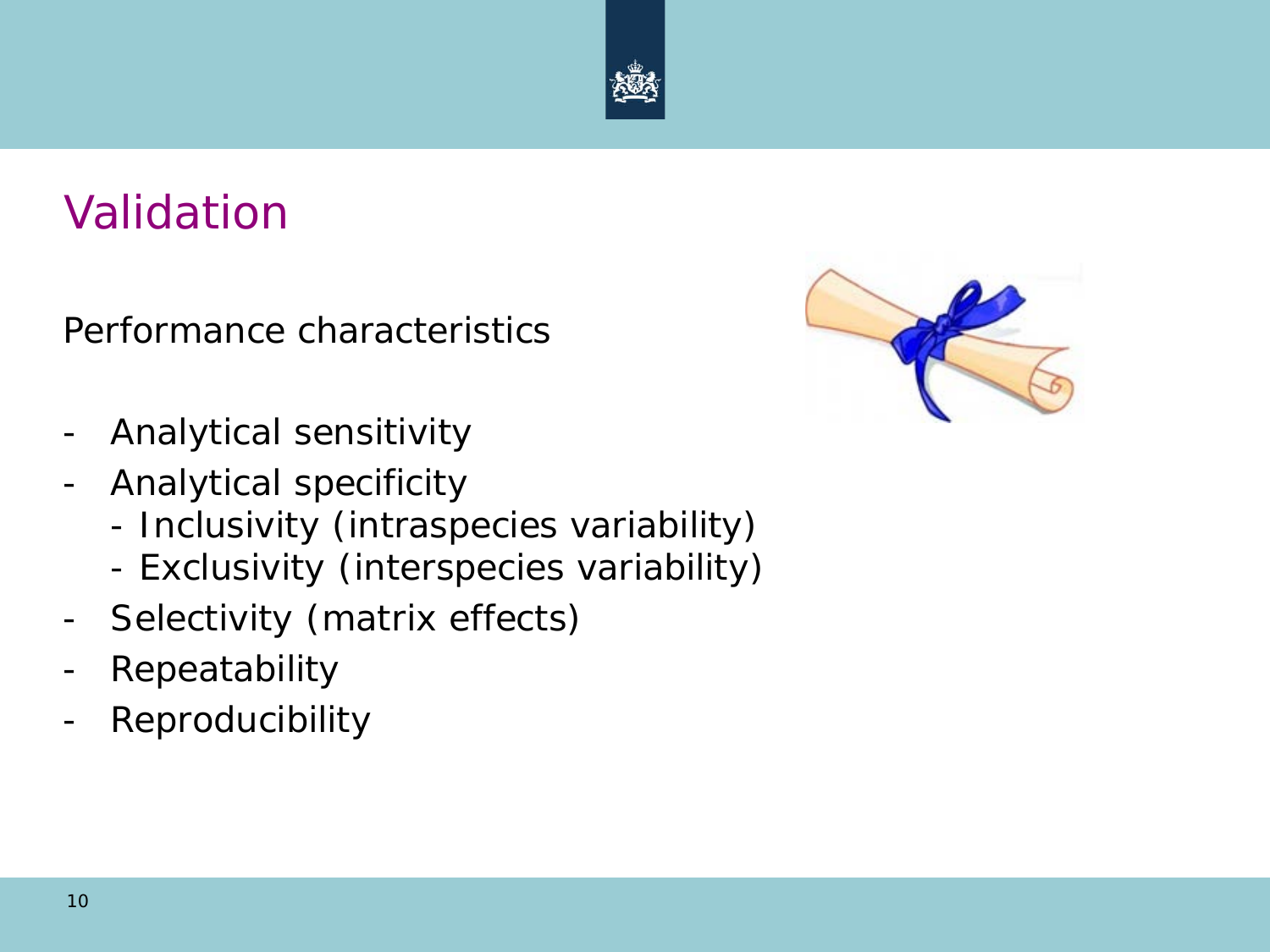## Validation (risk based)



Determine relevant performance characteristics (fit for purpose)

|                                         | Detection                                               | $\sf II$ dentification/<br>Confirmation             |
|-----------------------------------------|---------------------------------------------------------|-----------------------------------------------------|
| Aim                                     | Prevent false negatives                                 | Prevent false positives                             |
| Analytical<br>sensitivity               | Sensitivity sufficient?                                 | Covered by detection                                |
| Analytical<br>specificity               | Detect all variants of target<br>organism (inclusivity) | Distinguish from closest<br>relatives (exclusivity) |
| Selectivity                             | Inhibition?                                             | Background reaction?                                |
| <b>Repeatability &amp; Method level</b> | <b>reproducibility</b> (transferable skills)            | Method level<br>(transferable skills)               |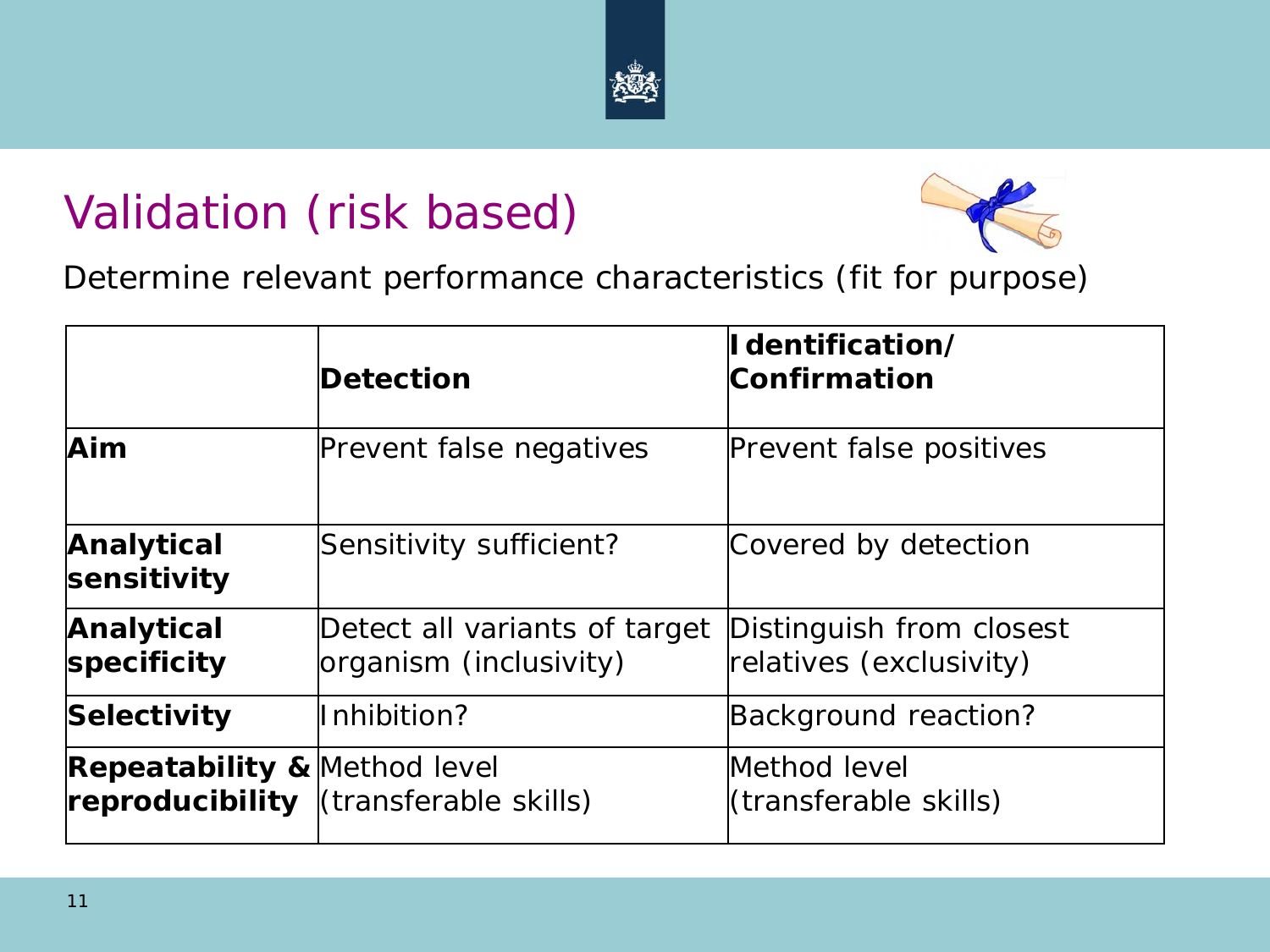

#### Expertise

Competences of staff **Competences** of laboratory

- Safeguard data and experiences (images, slides, literature, test results, sequence data)
- Make knowledge accessible via databases

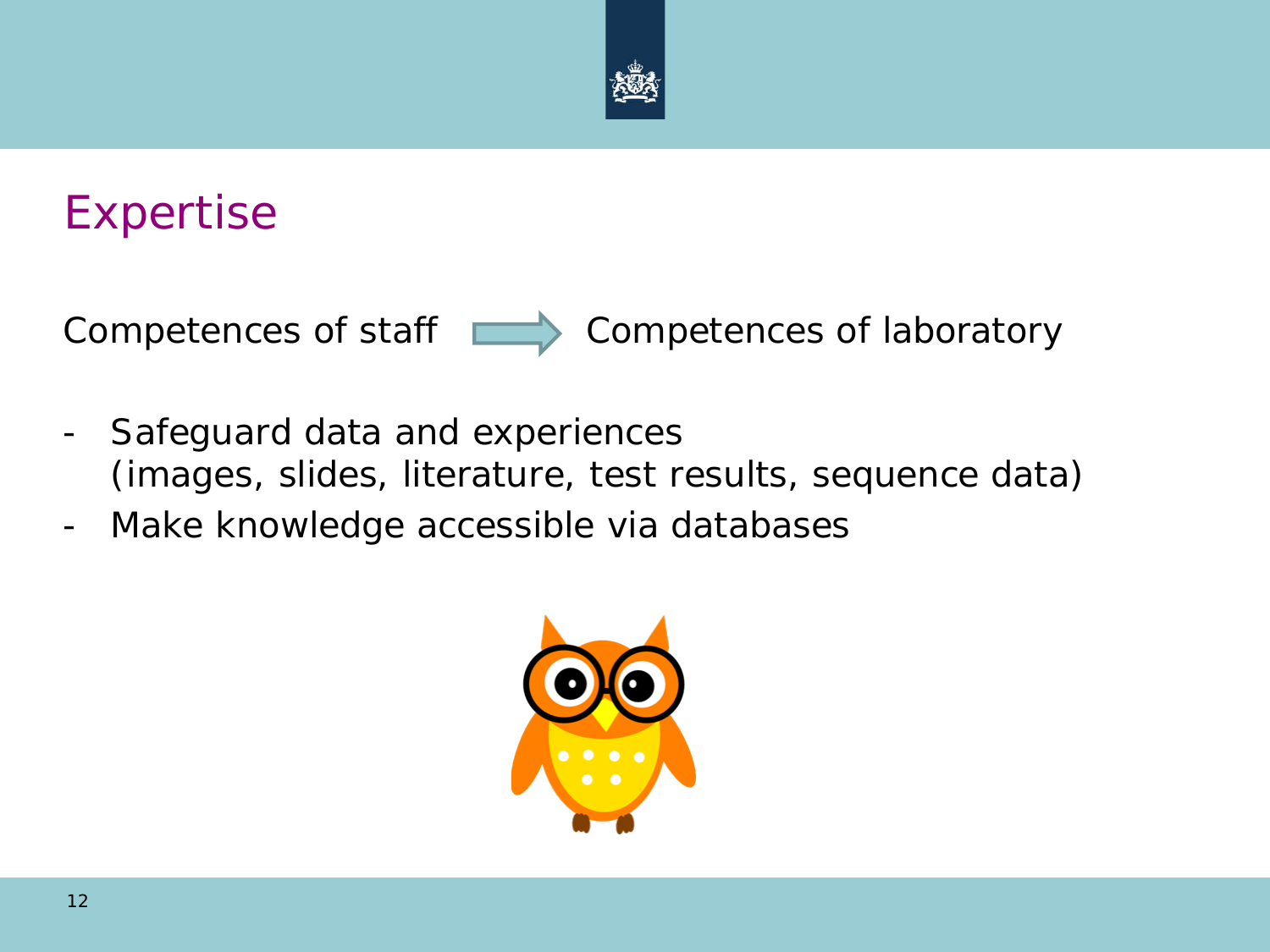

#### Virology: database of bioassay results

| <b>Nummer</b> | $\overline{\phantom{a}}$ Genus | Diagnose    | <b><math>\mathcal{F}</math></b> qui lok |  | $\triangledown$ qui syst $\triangledown$ bent lok $\triangledown$ bent syst $\triangledown$ P1 lok $\triangledown$ P1 syst $\triangledown$ |           |   |  |
|---------------|--------------------------------|-------------|-----------------------------------------|--|--------------------------------------------------------------------------------------------------------------------------------------------|-----------|---|--|
| 4266025       | Orthotospovirus                | <b>INSV</b> |                                         |  |                                                                                                                                            |           |   |  |
| 3453101       | Orthotospovirus                | <b>INSV</b> |                                         |  |                                                                                                                                            | +         |   |  |
| 3453080       | Orthotospovirus                | <b>INSV</b> |                                         |  | +                                                                                                                                          | $\ddot{}$ |   |  |
| 3038637       | Orthotospovirus                | <b>INSV</b> |                                         |  | $\ddot{}$                                                                                                                                  | $\ddot{}$ | + |  |
| 4328652       | Cucumovirus                    | <b>CMV</b>  |                                         |  |                                                                                                                                            |           |   |  |
| 3984754       | Cucumovirus                    | <b>CMV</b>  |                                         |  |                                                                                                                                            |           |   |  |
| 3692356       | Polerovirus                    | <b>BWYV</b> |                                         |  |                                                                                                                                            |           |   |  |
| 3468653       | Polerovirus                    | <b>BWYV</b> |                                         |  |                                                                                                                                            |           |   |  |
| 5628817       | Cucumovirus                    | <b>CMV</b>  |                                         |  | ÷                                                                                                                                          |           |   |  |
| 3468864       | Cucumovirus                    | <b>CMV</b>  |                                         |  |                                                                                                                                            |           |   |  |
| 3264888       | Cucumovirus                    | <b>CMV</b>  |                                         |  |                                                                                                                                            |           |   |  |
| 4308581       | Cucumovirus                    | <b>CMV</b>  |                                         |  |                                                                                                                                            |           |   |  |
| 3614761-1     | Cucumovirus                    | <b>CMV</b>  |                                         |  |                                                                                                                                            |           |   |  |
| 6067708       | Cucumovirus                    | <b>CMV</b>  |                                         |  | +                                                                                                                                          |           |   |  |
| 6934066       | Cucumovirus                    | <b>CMV</b>  |                                         |  |                                                                                                                                            | ÷         |   |  |
| 4597289       | Orthotospovirus                | <b>INSV</b> |                                         |  |                                                                                                                                            |           |   |  |
| 4452864       | Orthotospovirus                | <b>INSV</b> |                                         |  |                                                                                                                                            | +         |   |  |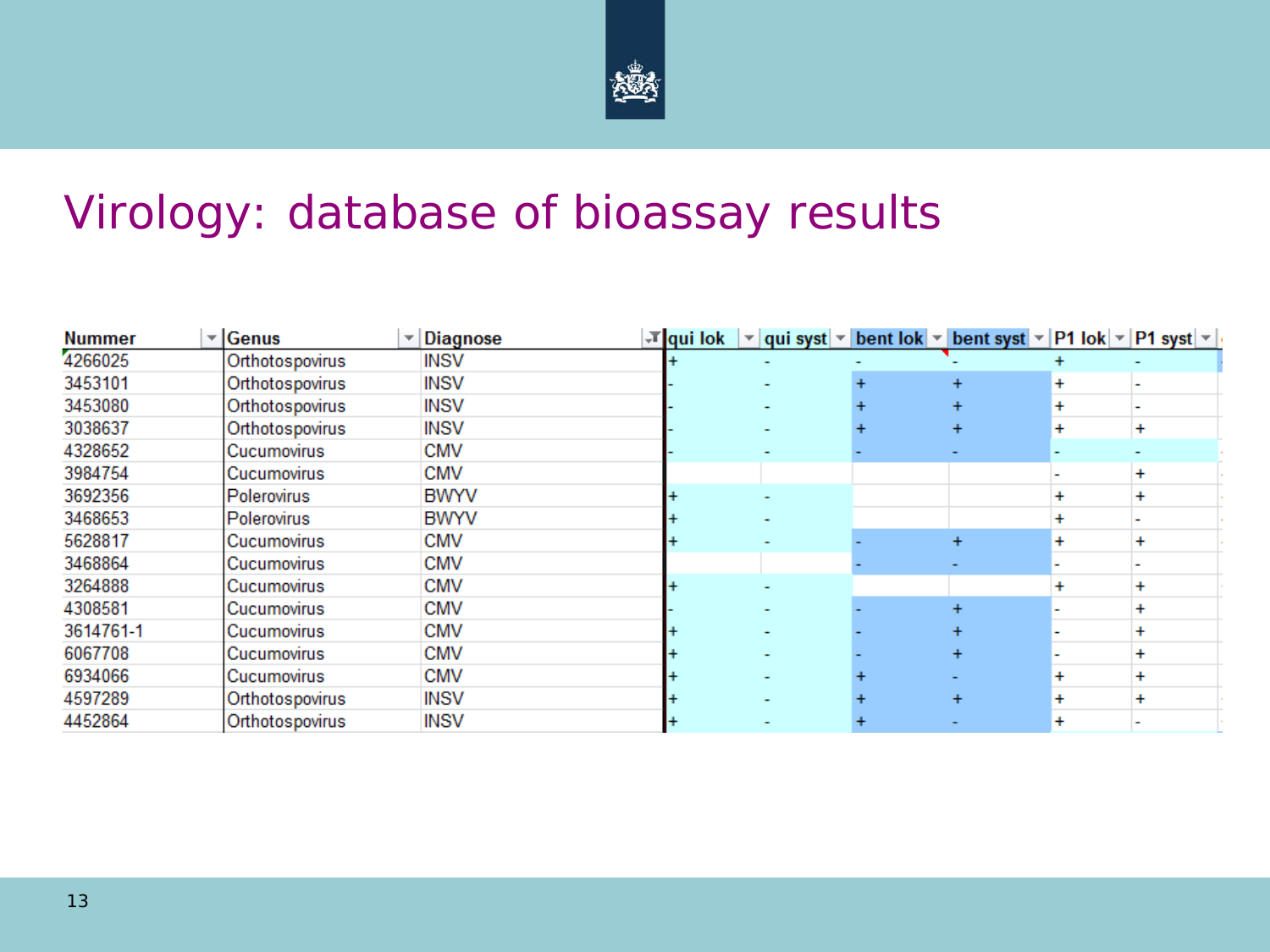

## Nematology: database of nematode and hosts

| Gewas              | ▼ Ned. Naam Gewa ▼ Nematode |                            | v Toelichting<br>٠                                                   |
|--------------------|-----------------------------|----------------------------|----------------------------------------------------------------------|
| Cymbidium          | Orchidee                    | Pratylenchus scribneri     | Zie bij algemeen.                                                    |
| Cyperus            | Cypergras                   | Meloidogyne                |                                                                      |
| Cytisus            | Brem                        | Meloidogyne hapla          | Zie bij algemeen.                                                    |
| Cytisus            | Brem                        | Pratylenchus penetrans     | Zie bij algemeen.                                                    |
| Dactylis glomerata | Kropaar                     | Heterodera bifenestra      | Wel waardplant; schaderelatie niet onderzocht. Zie ook bij algemeen. |
| Dactylis glomerata | Kropaar                     | Heterodera mani            | Wel waardplant; schaderelatie niet onderzocht. Zie ook bij algemeen. |
| Dactylis glomerata | Kropaar                     | Meloidogyne naasi          | Zie bij algemeen.                                                    |
| Dactylis glomerata | Kropaar                     | Paratrichodorus teres      | Zie bij algemeen.                                                    |
| Dahlia             | Dahlia                      | Aphelenchoides ritzemabosi | Zie bij algemeen.                                                    |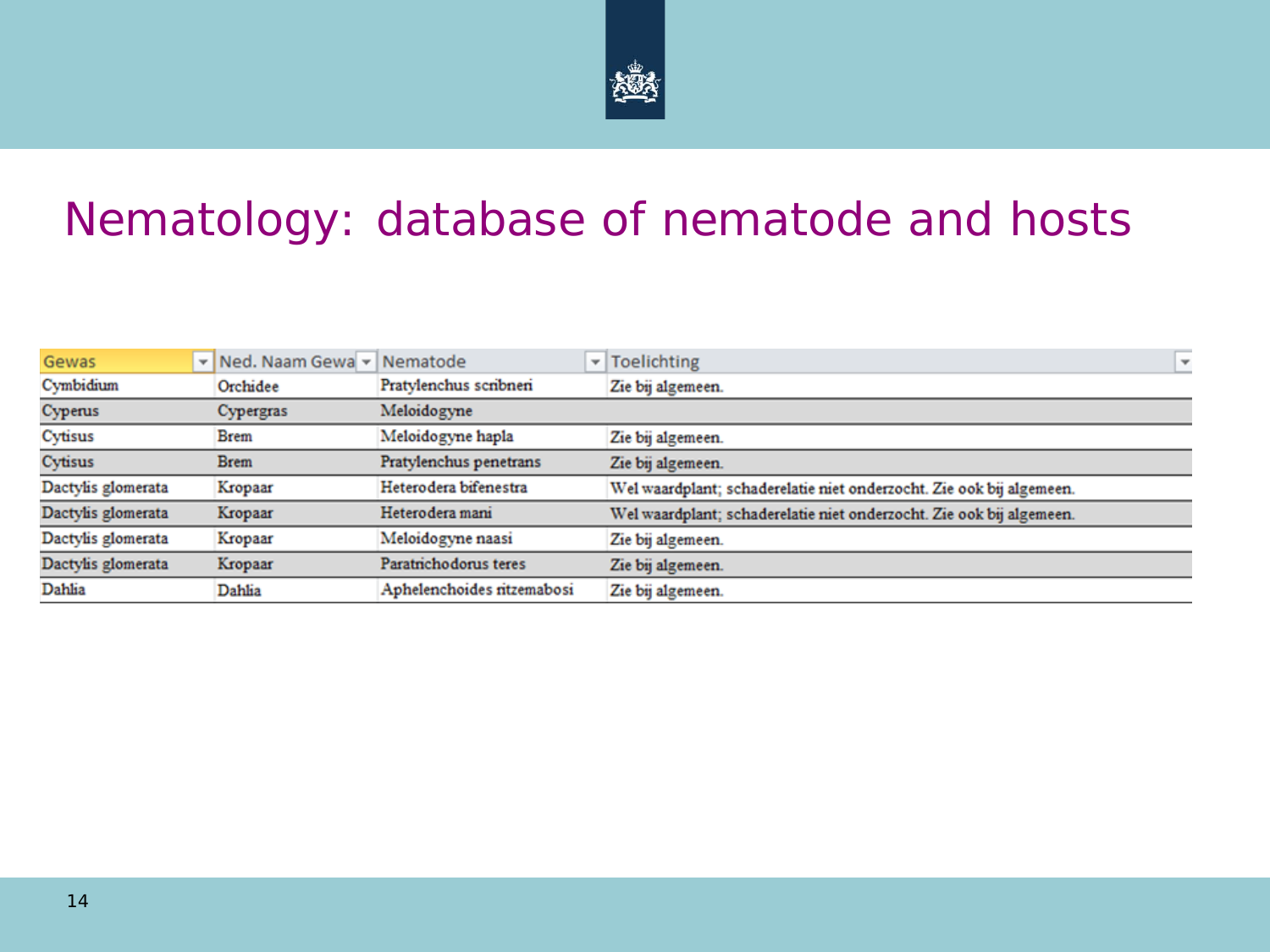# Quality assurance within PhytoFlex scope

- 1<sup>st</sup> line control
	- positive and negative control at test level
	- second morphological identification

#### 2nd and/or 3rd line control

Not feasible at test level, because of potentially unlimited number of organism-matrix combinations

- Multi-annual assurance plan with annually
	- rotation of supergroups (family, genus)
	- > each method (ELISA, PCR)
	- > blind samples at process level (non-targeted samples)

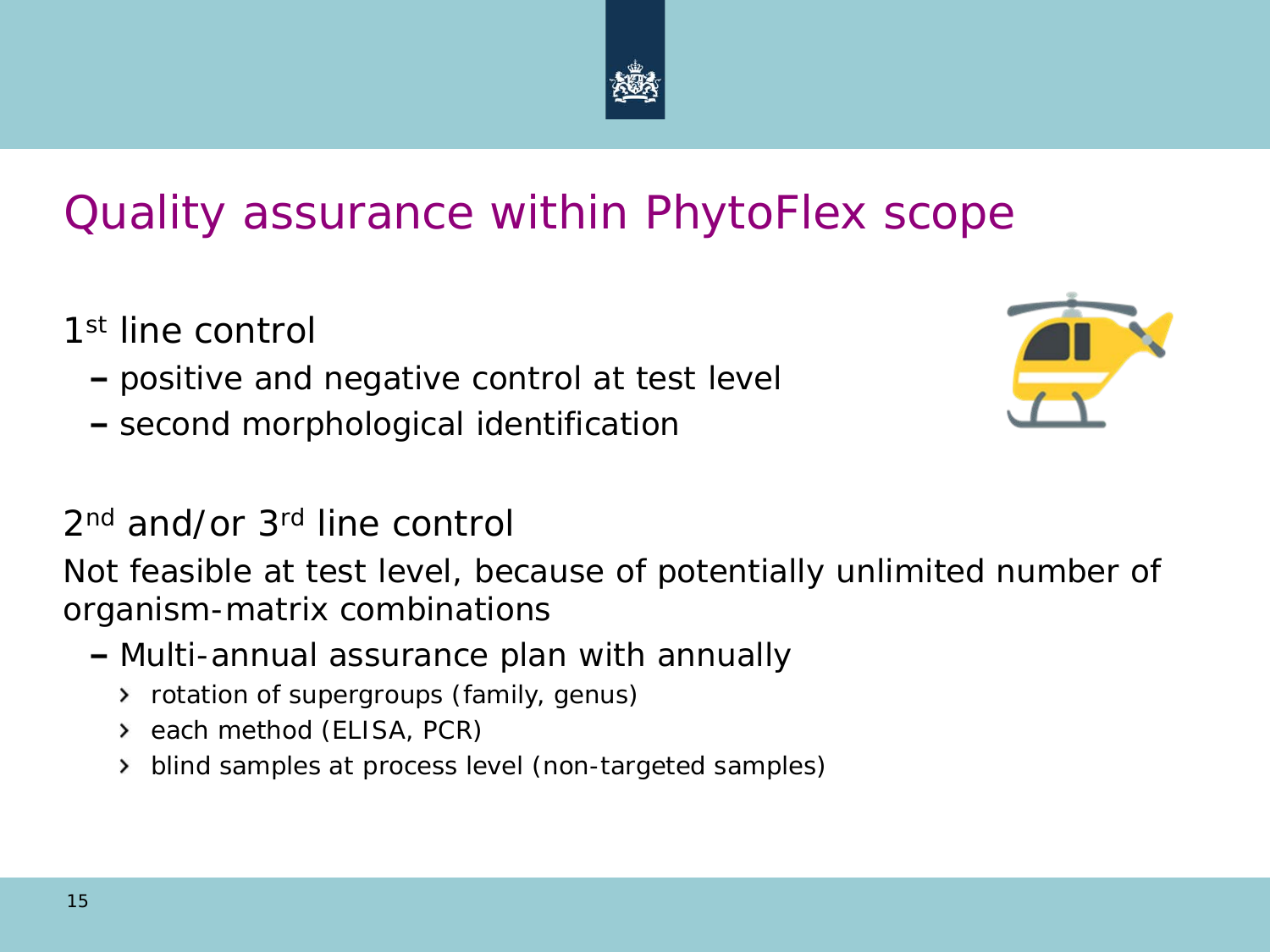

### Quality assurance within PhytoFlex scope

|     | Microbiological<br>test | Morphological<br>test                      | Diagnostic<br>process                 |  |
|-----|-------------------------|--------------------------------------------|---------------------------------------|--|
| 1st | +/- controls            | slide/voucher<br>key                       | 2nd test<br>2nd specialist            |  |
| 2nd | blind sample in<br>test | 2nd test<br>2nd specialist<br>blind sample | blind sample<br>throughout<br>process |  |
| 3rd | Proficiency test        | Proficiency test<br>Contra<br>expertise    | Proficiency test                      |  |
|     |                         |                                            |                                       |  |

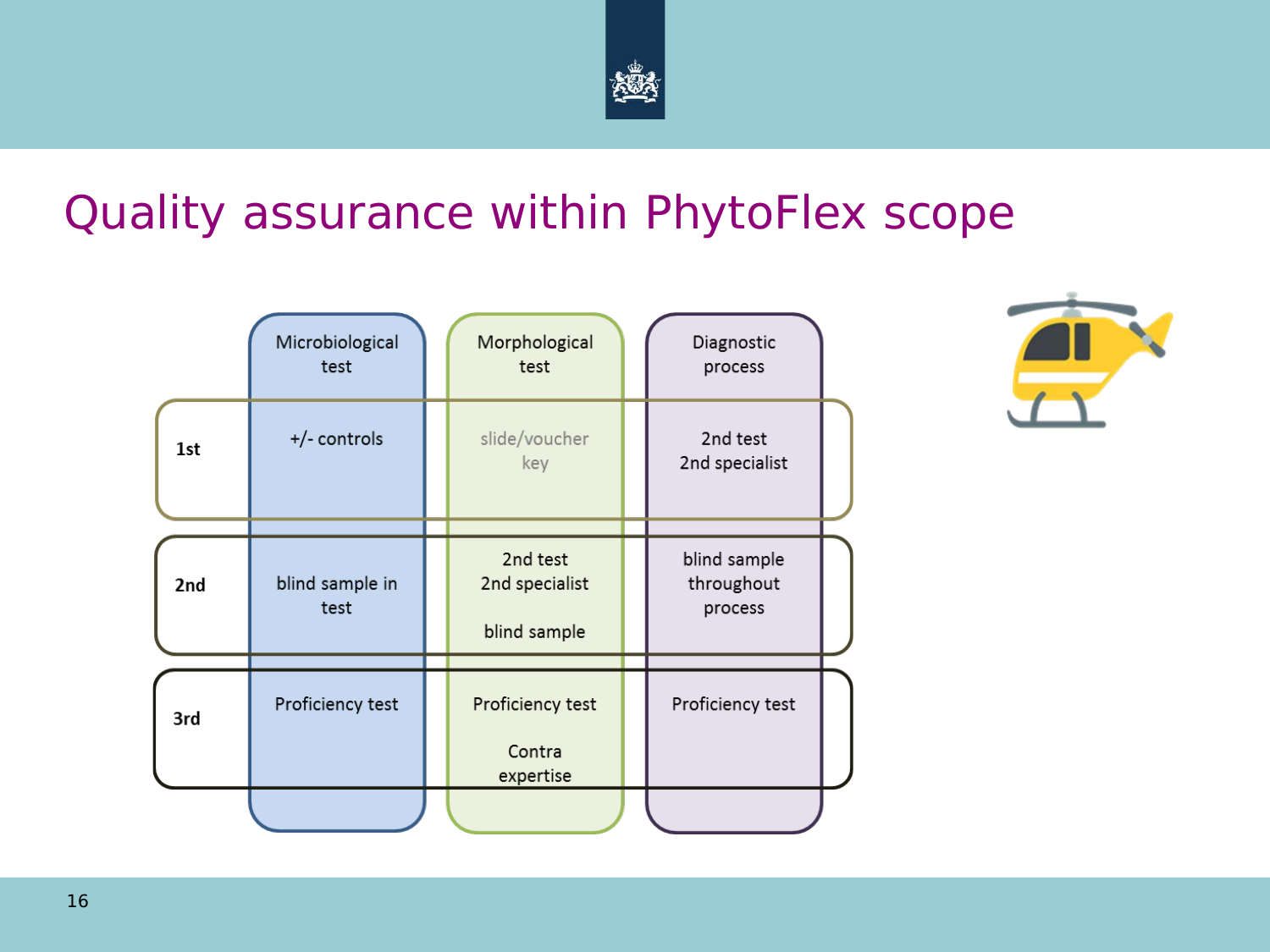

## Documentation of adding organisms (tests) to scope based on risk analysis at process level

fitel | Aanwagen aannassing overzicht organismen onder accreditatie code F-302-000-001 versie 03 ingangsdatum 26-09-2016 | pag. 1 van 3

| versie | datum      | toelichting                                              |
|--------|------------|----------------------------------------------------------|
| 01     | 13-05-2015 | Verschil met evt. vorige versie kort omschrijven         |
| 02     | 29-07-2015 | Interne audit toegevoegd                                 |
| 03     | 26-09-2016 | Huidige en nieuwe versie overzicht organismen toegevoegd |
|        |            | Akkoord aanvrager toegevoegd                             |
|        |            | Reviewer tekent 1x voor alle onderdelen                  |
|        |            | Teamleider en afdelingshoofd apart vermeld               |

Code voor archivering: POSPI\_20170424

In te vullen door Aanvrager Vakgebied: Virologie Aanvrager: Ko Verhoeven (VIR) Reviewer: Bart van de Vossenberg (Molbio)



Aanpassing 1 Aanpassen scope (goedkeuring RvA vereist) Nieuwe onderzoeksmethode: Nieuw organismegroep:

2 Toevoeging aan lijst (goedkeuring RvA niet vereist) □Toets(en): PCR RPCR SEQ 74 2-5-17 ⊠ Organisme(n): naam: Chrysanthemum stunt viroid, Tomato apical stunt viroid, Tomato planta macho viroid

Noot: Potato spindle tuber viroid en Tomato chlorotic dwarf viroid zijn in oktober 2015 tongevonad. Deze worden ook op dit formulier toegevoegd, zodat één formulier bij gehouden kan worden voor de organismegroep paspiviroïden.

Code(s) voor register: POSPI 20170424 PCR POSPI 20170424 RPCR POSPI\_20170424\_SEQ

#### **Reporteding:**

A) Validatiedossier Verwijzing validatierapport (movanr, sleutel etc.): Korte motivatie bij validatie door aanvrager:

Bron: NVWA. Zonder stempel is dit een ongeregistreerde kopie. Een actuele versie is digitaal beschikbaar.

#### titel | Aanwagen aannassing overzicht organismen onder accreditatie

code F-302-000-001 versie 03 | ingangsdatum 26-09-2016 | pag. 2 van 3

POSPI 20170424 PCR: Validatierapporten PCR beschikbaar: 2010.molbio.032. 2010.molbio.033 en 2011.molbio.006

POSP1\_20170424\_RPCR: Validatierapporten real-time PCR beschikbaar: 2009.molbio.013, 2010.molbio.015 en 2013.molbio.006.04 POSPI\_20170424\_SEQ: Validatie volgens 2013.molbio.005

De onderzoeksmethode PCR-Sequencing is voor meerdere vakgebieden (oa Entomologie, invasieve planten, Virologie, CMV en Mycologie) tegelijk gevalideerd tijdens onderzoek 2013molbio005

Noot: voor het toevoegen van deze pospivirolden zijn geen nieuwe validatierapporten toegevoegd t.o.v. de vorige aanvraag voor Potato spindle tuber viroid en Tomato chlorotic dwarf viroid in 2015. Deze rapporten zijn al een keer beoordeeld.

#### B) (Meerjaren)borgingsplan:

Is (Meerjaren)borgingsplan aangepast?: ⊠ ja □ nee Korte motivatie over borging door aanvrager:

Op het gebied van interne borging (2e lijns) en proficiency testing (3e lijns) wordt binnen de flexscope gewerkt op het niveau van onderzoeksmethode. Door het generieke karakter van de onderzoeksmethoden en het feit dat de borgingswijzen gericht zijn op prestatie van het laboratorium en de medewerkers kan borging op het niveau van de onderzoeksmethode volstaan.

Per vakgebied worden de belangrijkste organismegroepen meegenomen in de 2<sup>e</sup> lijns en 3<sup>e</sup> lijns borging. Het borginsplan is aangepast, maar de organismegroep viroïden was al voldoende gedekt in het meerjarenborginsplan. Dus hiervoor zijn geen aanpassingen doorgevoerd.

#### C) Werkinstructie

Relevante werkinstructie(s): I-MOL-061 RNA extractie met behulp van de RNeasy plant mini kit (Qiagen) I-MOL-071 Moleculaire detectie en identificatie van viroiden

Eventuele opmerking bij werkinstructies door aanvrager:

Nieuw overzicht 'Organismen onder accreditatie' Goed te keuren versie: De nieuwe versie is toegevoegd aan dit formulier

Akkoord aanvrager: Datum beoordeling: 24-4-2017

Bron: NVWA. Zonder stempel is dit een ongeregistreerde kopie. Een actuele versie is digitaal beschikbaar

#### Aanvragen aanpassing overzicht organismen onder accreditatie code F-302-000-001 versie 03 ingangsdatum 26-09-2016 | pag. 3 van 3

Akkoard reviewer Datum becordeling:  $25 - 4 - 7$ Paraaf:

#### Goedkeuring door afdelingshoofd of teamleider



Controle door kwaliteitsmedewerker: Interne audit niet van toepassing D uitgevoerd

Melding aan RyA  $\boxtimes$  niet van toepassing uitgevoerd

Publicatie op werkwitzer: ₹ uitgevoerd Datum: 3.7.17 Versie register: 5

Afgerond

Datum: 22: 7.17 Paraaf kwaliteitsmedewerker:

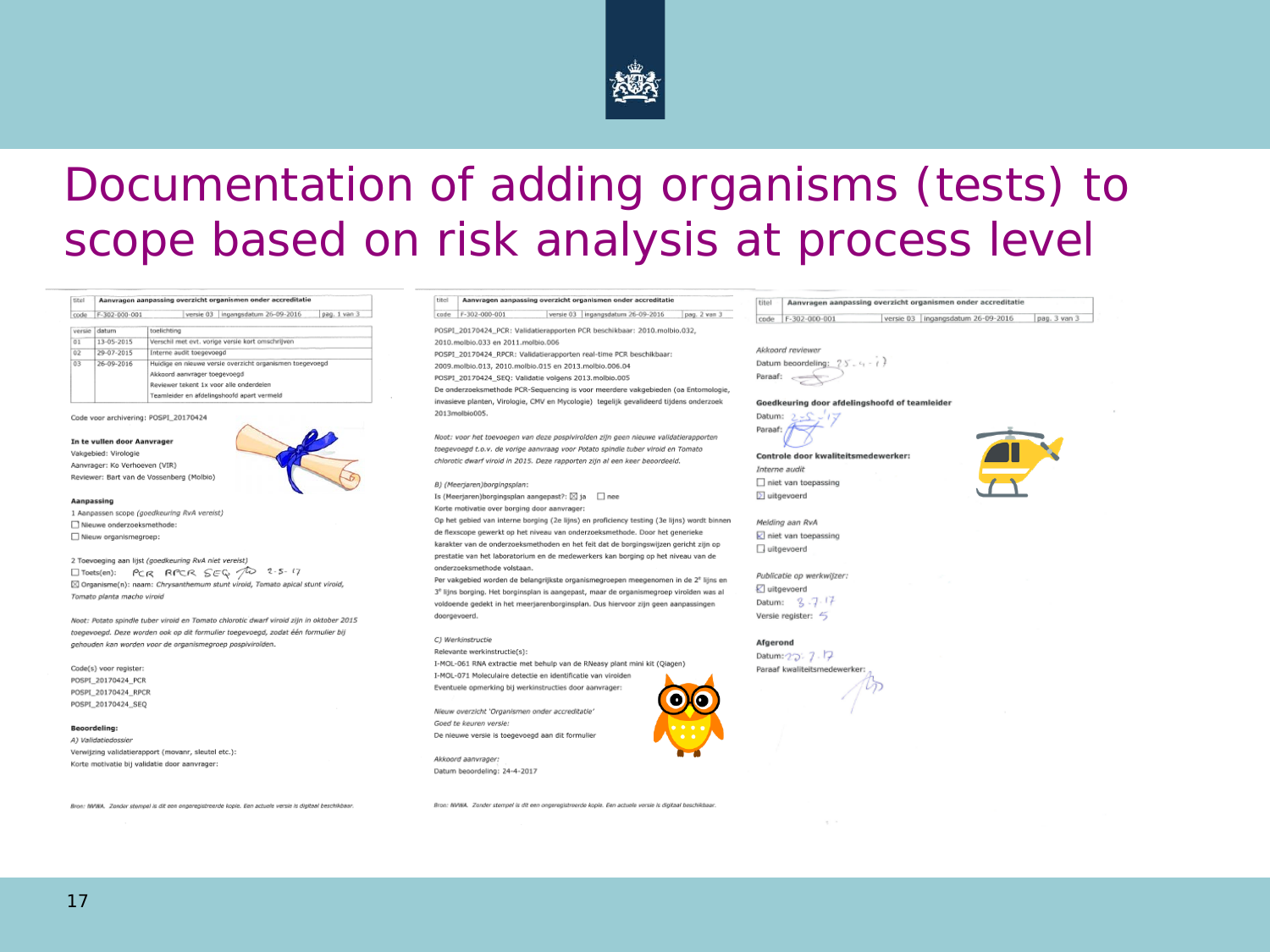

## Organisms identified at NRC (2014 – 2018)

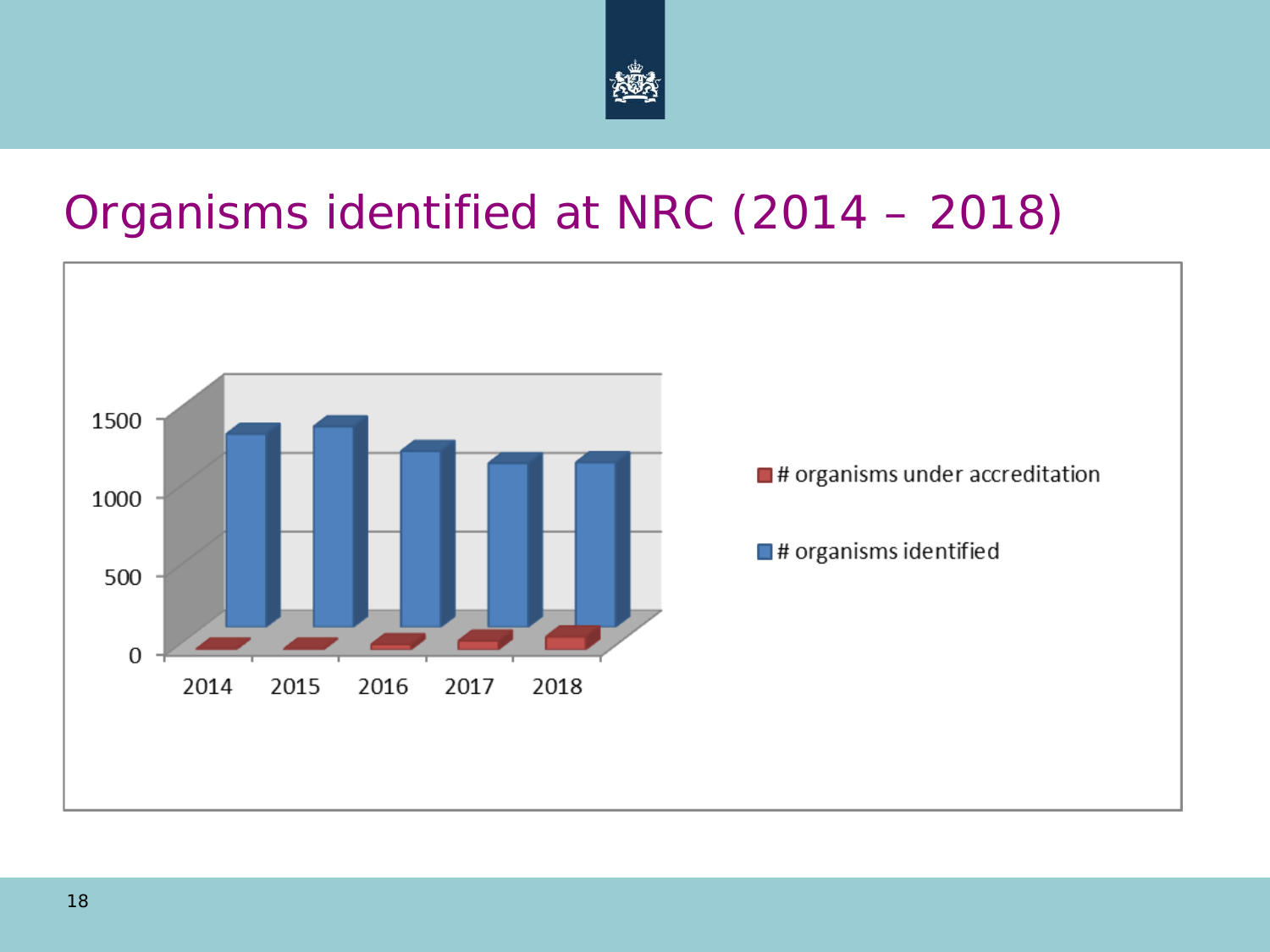

# The PhytoFlex potentially

- Enables accreditation of unlimited number of organism matrix (host) combinations by risk-based validation supported by expertise and quality assurance
- Fits within risk-based approach of ISO 17025 (2017) expected to be accepted by the Dutch Accreditation Board this year
- Allows meeting the demands of the new phytosanitary rules that apply from 14 December 2019